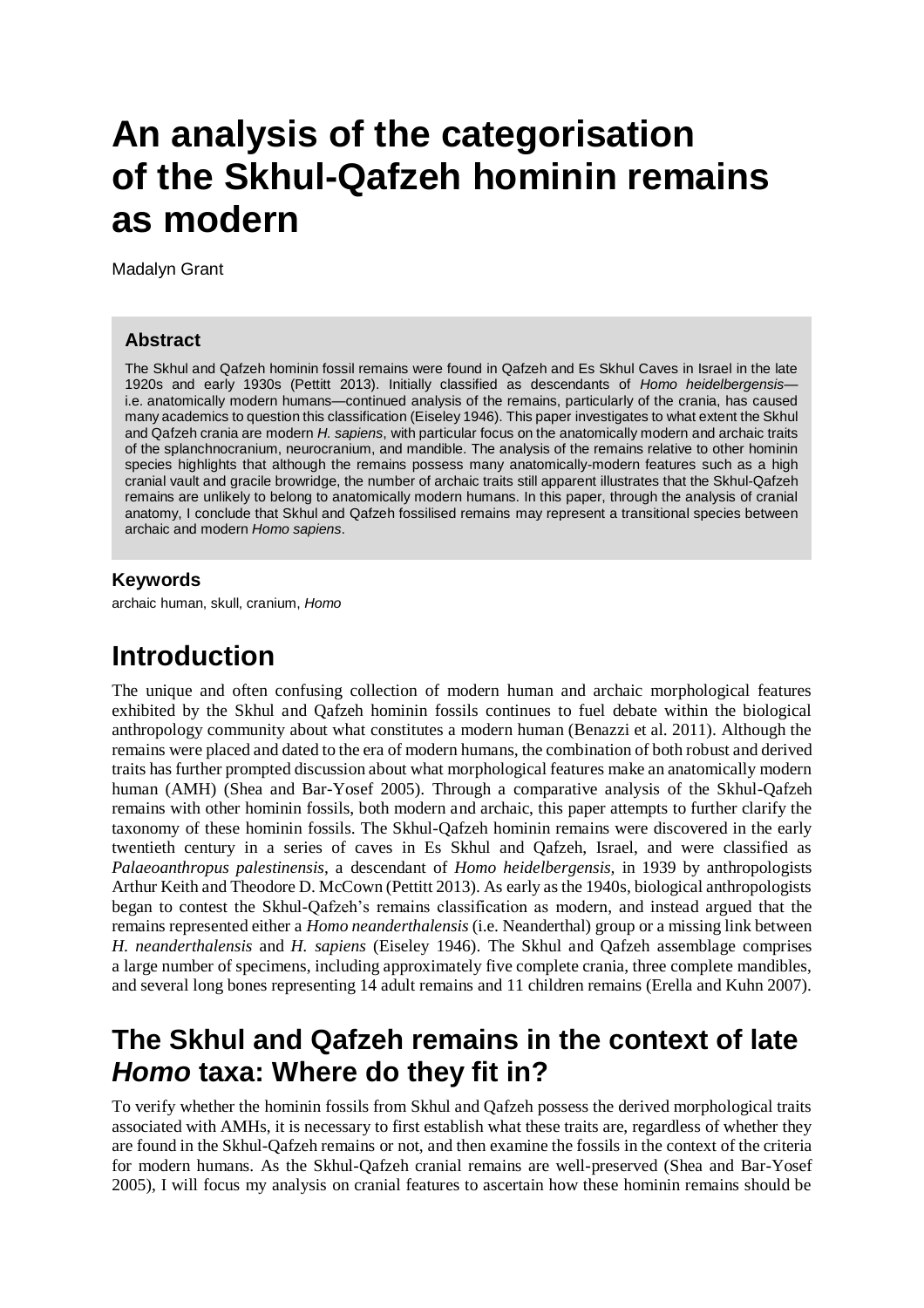categorised. I will base my analysis on *Homo sapiens* crania and cranial specimens from other archaic hominins such as *Homo neanderthalensis*, and will make comparisons between archaic and modern traits in the context of the Skhul-Qafzeh remains. Even though long bones were also recovered with the Skhul-Qafzeh crania, there is debate about whether these few long bones can be utilised to make taxonomic assessments. Therefore, long bones are not being assessed here.

Modern humans possess key cranial and postcranial diagnostic traits, such as smaller teeth and jaws for the former, and wider hip bones than our forbearers for the latter (Stringer et al. 1984; Ruff 2000). For many, although not all, biological anthropologists, cranial morphology is considered to be strongly linked to modernity and evolution due to the radical changes experienced by the skull during evolution, which includes '*the forward shift of the foramen magnum, flexion of the cranial base, retraction of the face and enlargement of the neurocranium*' (Hernàndez et al. 2011:1015). The importance of the skull in the context of modernity resides in the multitude of traits assessable that potentially reveal factors of the evolutionary process and postcranial changes such as bipedalism. AMH skulls are unique in their high braincase and short base, and they are the only hominin species that evolved to have a skull broadest at the top (Clarke 1998; Lieberman et al. 2001)*.* The back of the skull is round, potentially resulting in a reduction of neck muscle size, the face small with a projecting nasal bone and the browridge is small and coupled with a tall forehead (Lieberman et al. 2001). As a result of these vertical and narrowing features, the mandible is small and short, and possesses no retromolar space (i.e. the empty space between the third molar and jaw) (Rak et al. 2002). This lack of space in the smaller jaw also affected teeth arrangement, which became parabolic rather than parallel, and the protrusion of the species' chin (Rak et al. 2002). The size of the teeth, compared to earlier species, are small, with this change most apparent in the front incisor and canine teeth (Grine 2004). Although not examined in this paper, the postcranial elements of AMH that are believed to exhibit derived morphology include, broadly speaking: the gracilisation of the overall skeletal frame, the lengthening of upper body long bones, the reduction of the ilium's flare, and the adaption of hands more inclined for precision rather than strength work (Crow 2004).

This paper examines to what extent the splanchnocranium, neurocranium, and mandible possess the aforementioned characters of *H. sapiens.* The combination of the robusticity or gracileness of the splanchnocranium and neurocranium in relation to the predetermined line of the coronal plane (Cameron and Groves 2004)—known as prognathism—of the Skhul-Qafzeh remains looks distinctly archaic; that is, the features of the skull are more aligned along the coronal plane, especially in the midface (Simmons 1991). Evidence from CT and radiograph data show that the Skhul and Qafzeh crania have larger sphenoid bones, affecting the degree of facial projecting and may explain the more robust and pronounced facial morphology observed in these specimens. The browridge, counter to the singularly archaic phenotypes aforementioned, possess a mixture of both derived traits (e.g. the gracile and seemingly underdeveloped brow) and archaic traits (e.g. the pronounced supraorbital tori) (Clark and Willermet 1997). Furthermore, the frontal bone, in the case of the Skhul-Qafzeh hominin remains, are clearly different in aspects of their morphology and robusticity than those of Near Eastern *H. neanderthalensis* (Clarke and Willerment 1997). In considering the neurocranial anatomy of the Skhul-Qafzeh remains, most scholars concur that specimens Skhul 5, Qafzeh 6 and 9 have *H. sapiens*like cranial parameters, such as high cranial vaults with endocranial capacities of approximately 1500– 1554 cm<sup>3</sup>(Cartmill and Smith 2011; Vasilyev 2011).

Although many scientists acknowledge that the Qafzeh and Skhul skulls, when considered as a group, are highly variable in their expression of chins (Klein 2000), active attempts to utilise the chin morphology as a guide to the classification of the Skhul-Qafzeh hominin persists. Broadly speaking, the Qafzeh hominins possess what would be considered a modern chin whereas the Skhul remains do not appear to have chins (Ichim et al. 2006). Thus, it can be argued that anterior symphyseal morphology is not a good diagnostic morphological region by which to taxonomically classify the remains from Skhul and Qafzeh.

Many scholars postulate that when making morphological and metric comparisons of the splanchnocranium and neurocranium, the Skhul-Qafzeh remains are similar to European *H. sapiens*  (Cro-Magnons) and that remains from both groups retain primitive phenotypes. Examples of such similarities include: prominent and low browridges, weak endocranial parietal bossing, and strong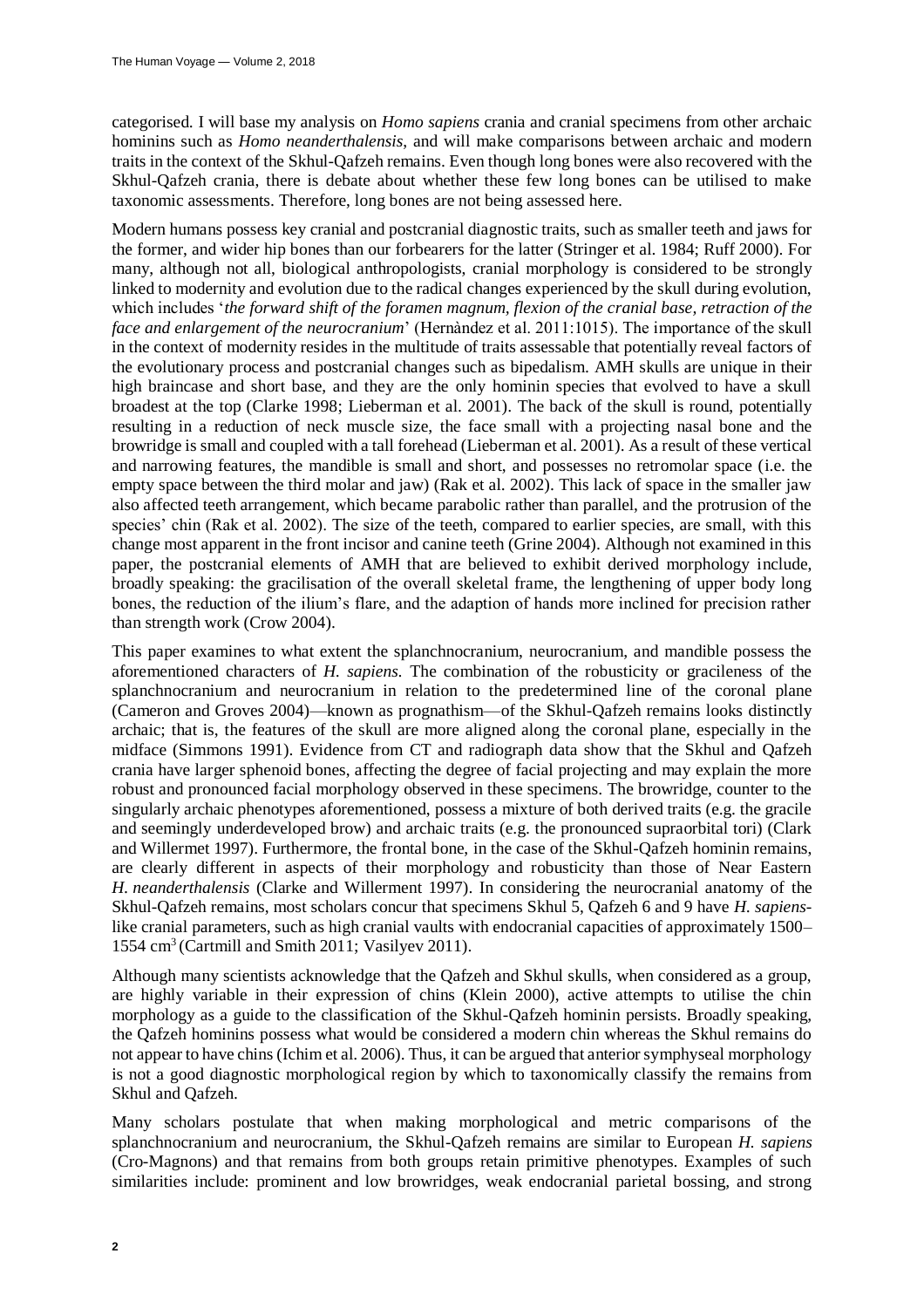temporal bulges. These scholars argue that these shared ancestral characteristics may reflect the primitive condition of these traits, which are retained in *H. sapiens* today and potentially provide evidence for the case of the Skhul-Qafzeh remains being AMH with some retained derived traits (Clark and Willermet 1997; Kubo et al. 2011). This argument is usually coupled with the highlighting of the AMH traits the Skhul-Qafzeh possess that appear too progressed to belong to an archaic human. Further to this, there are confounding factors which may influence variation in craniofacial morphology. For example, prognathism within modern humans varies as a direct result of climate and genetic drift (Baab et al. 2009). Therefore, comparisons of the degree of prognathism between AMH and archaic *H. sapiens* may be flawed due to differences in environmental conditions between these hominin groups. This is highlighted through the example of modern African, Native American, and Indigenous Australian cranial morphology, all of whom show similarities in the degree of robusticity to archaic hominins; yet these crania are undeniably *H. sapiens* (Schwartz and Tattersall 2000)*.* This adds uncertainty to the validity of the inferences that can be made using craniofacial remains as discrepancies between the fossil group may be indicative of environmental differences rather than evolutionary ones.

The cranial capacities of the Skhul-Qafzeh remains can be considered in the context of AMHs and *H. neanderthalensis* to understand whether the Skhul-Qafzeh remains should comprise a distinct group. The cranial vault volume of an AMH adult is  $1300+50$  cm<sup>3</sup> (Gunz et al. 2010). The endocranial capacity of *H. neanderthalensis* is approximately 1600 cm<sup>3</sup> (Bar-Yosef et al. 1999), however, Stanyon et al. (1993) argue that the measurement is much smaller at potentially  $1412 \text{ cm}^3$ . The cranial capacity of the Skhul-Qafzeh remains is  $1518 \pm 36$  cm<sup>3</sup>. The suggestion that Neanderthals show among the highest cranial capacities among late-*Homo* taxa, and that AMHs show the lowest mean value in this range, comes in direct conflict with the commonly held perspective of the Skhul and Qafzeh cranial remains being completely modern; the cranial capacity taken from the remains is higher than any recorded average amongst AMHs (Rightmire 1998). This marks the remains as distinctly different to AMHs, and the Skhul-Qafzeh cranial volume falls more in line with what is observed in *H. neanderthalensis*. It must be noted that the application of equations that determine relative brain size from endocranial volume that have been devised from AMH standards and their application to past societies—especially those only examinable in the fossil record (which may be fragmentary)—is problematic (Oliver and Tissier 1975).

Comparisons between the AMH skeletal remains from Romania (known as 'Peştera cu Oase')—which are the oldest bones found of a modern human and presumed to be *H. neanderthalensis*—suggest that the remains of Skhul-Qafzeh can also be disqualified from the *H. neanderthalensis* branch of *Homo* (Trinkhaus 2003). This is due to the Peştera cu Oase mandible possessing a combination of archaic and modern features similar to those of the Skhul-Qafzeh hominin, which, when the remains were assessed, was still readily classified as an AMH. Furthermore, Trinkaus (2003) argues that the Peştera cu Oase hominin remains were biologically older than Skhul-Qafzeh and, if the theory of continuity was pursued, then the Skhul-Qafzeh remains must have been modern. Similarly, due to the high degree of prognathism within archaic communities, the bone protrusion at the anterior of the mandible was atypical; yet, within AMHs, this feature is found on almost every mandible (Schwartz and Tattersall 2000). Quantitative and qualitative analyses using mandibular morphology—including trigonometric parameters—shows that, collectively, the mandibles of the Skhul-Qafzeh remains were comparable to those of the Amud, La Ferrassi, and Banolas (Vasilyev 2011) all of which are remains of *H. neanderthalensis* from Europe and the Middle East. Vasilyev (2011) cites the length of the alveolar arch and the length of the three molars as a few of the key features assessed, as the angle of the arch and the robusticity of the molars differs in archaic and modern humans. The combination of unique mandibular ramus morphology and the presence of a retromolar space indicates that the mandibular remains from Skhul and Qafzeh cannot be validly classified as *H. sapiens* or *H. neanderthalensis*, despite the researchers of the study concluding that the skulls appear relatively modern (Çakır and Noyan 2007).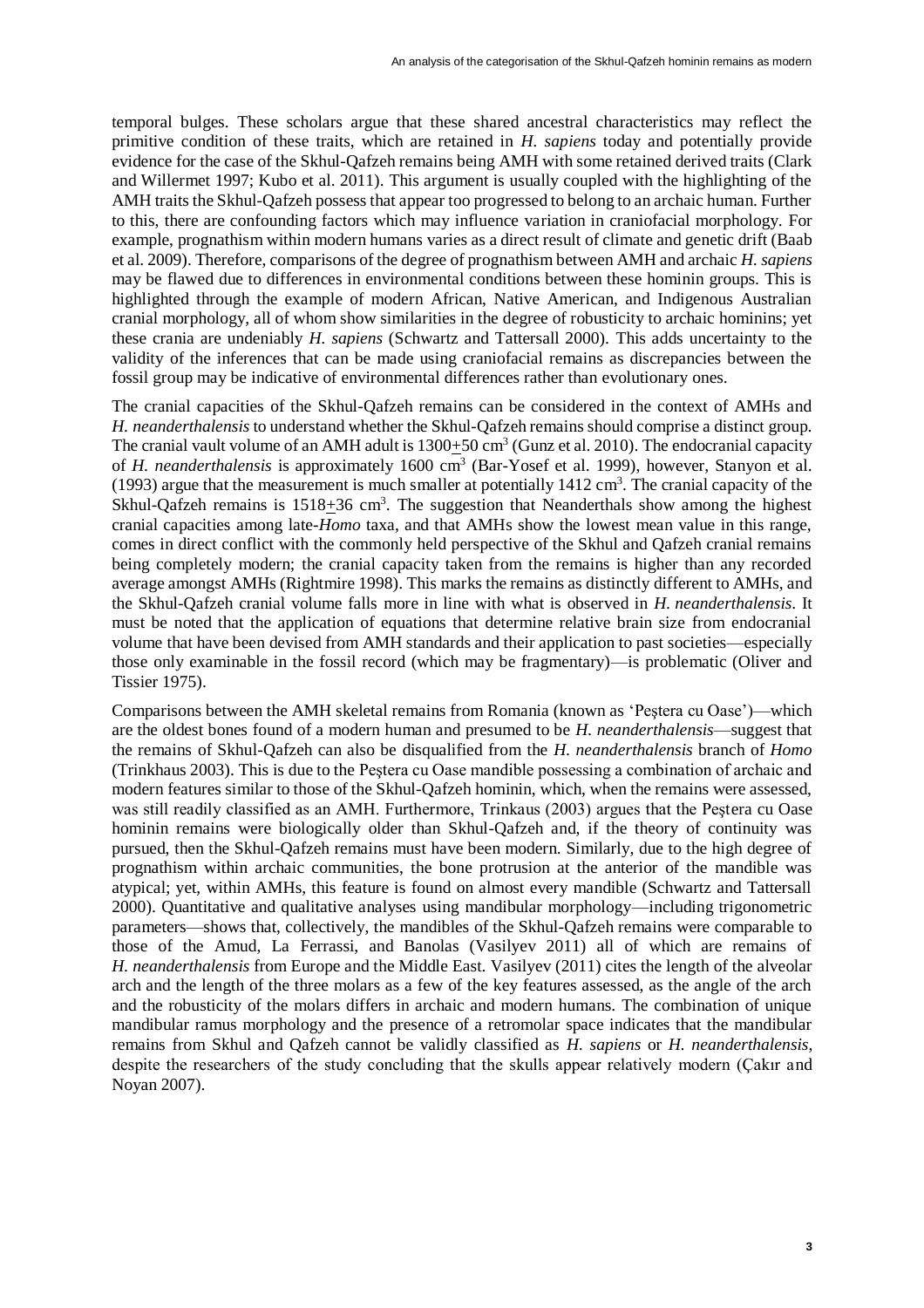## **Concluding remarks**

The mixture of derived and archaic morphological traits present in the Skhul and Qafzeh hominin fossils highlights the lack of consensus in the biological anthropological community about what skeletal features can be considered as 'modern'. The splanchnocranium of the Skhul-Qafzeh remains, in relation to the predetermined line of the coronal plane, most resembles that of an archaic human, as these features are robust and protruding; by contrast, several of the remains possessed gracile browridges similar to AMHs demonstrating that the cranial remains show similarities to both archaic and modern *Homo sapiens*. Similarly, the Skhul-Qafzeh remains have a higher cranial capacity than what is found in anatomically modern humans, comparable to that of an archaic human, yet the high cranial vault and overall shape of the braincase has also lead academics to postulate that it appears modern. Additionally, the mandible possesses both archaic and modern characteristics with trigonometric parameters similar to that of serval European *H. neanderthalensis* remains and bone protrusion at the anterior of the mandible similar to that of most AMHs. Through the analysis of what features are broadly accepted as anatomically modern, this essay has argued that the splanchnocranium, cranial volume, and aspects of mandibular morphology show modern and archaic features. Limitations of this analysis include potential examiners' bias and the information outlined in this essay should be viewed with this in mind.

In summary, by comparing the splanchnocranium, neurocranium, and mandible of the Skhul-Qafzeh fossils to the academic information currently available, I conclude that despite modern humans sometimes displaying archaic phenotypes, the abundance of archaic traits found on the skulls of Skhul-Qafzeh provide a basis to argue that the hominin fossils found cannot be strictly categorised as *H. sapiens.* Rather, based on evidence presented in this paper, the Skhul and Qafzeh remains likely represent a transitional species that shows anatomical similarities to anatomically modern *Homo sapiens*.

#### **References**

- Baab K, Freidline S, Wang S, Hanson T. 2009. Relationship of cranial robusticity to cranial form, geography and climate in *Homo sapiens*. Am J Phys Anthropol. 141(1):97–115.
- Bar-Yosef O, Vandermeersch B, Arensburg B, Belfer-Cohen A, Goldberg P, Laville H, Meignen L, Rak Y, Speth JD. 1999. The excavations in Kebara Cave, Mt. Carmel [and comments and replies]. Curr Anthropol. 33(5):497–550[. doi.org/10.1086/204112](https://doi.org/10.1086/204112)
- Benazzi S, Douka K, Fornai C, Bauer C, Kuller O, Svoboda J, Pap I, Mallegni F, Bayle P, Coquerelle M, Condemi S, Ronchitelli A, Harvati K, Weber G. 2011. Early dispersal of modern humans in Europe and implications for Neanderthal behaviour. Nature. 479(7374):525–528. [doi.org/10.1038/nature10617](https://doi.org/10.1038/nature10617)
- Çakır S, Noyan O. 2007. The saltational model for the dawn of *H. sapiens,* chin, adolescence phase, complex language and modern behaviour. Nature. 579(1):1–18.
- Cameron D, Groves C. 2004. Bones, stones, and molecules: "Out of Africa" and human origins. Cambridge: Academic Press.
- Cartmill M, Smith F. 2011. The human lineage. Hoboken: John Wiley & Sons.
- Clarke R. 1998. First ever discovery of a well-preserved skull and associated skeleton of *Australopithecus*. S Afr J Sci. 94(10):460–463.
- Clark G, Willermet C. 1997. Conceptual issues in modern human origins research. Piscataway: Transaction Publishers.
- Crow T. 2004. The speciation of modern *Homo sapiens*. London: OUP/British Academy. [doi.org/10.5871/bacad/9780197263112.001.0001](https://doi.org/10.5871/bacad/9780197263112.001.0001)
- Eiseley L. 1946. Missing link or hybrid-which? Prairie Schooner. 20(4):250–256.
- Erella H, Kuhn S. 2007. Transitions before the transition: Evolution and stability in the Middle Palaeolithic and Middle Stone Age. Berlin: Springer Science & Business Media.
- Gould S. 2012. Morton's ranking of races by cranial capacity. Science. 200(4341):503–509. [doi.org/10.1126/science.347573](https://doi.org/10.1126/science.347573)